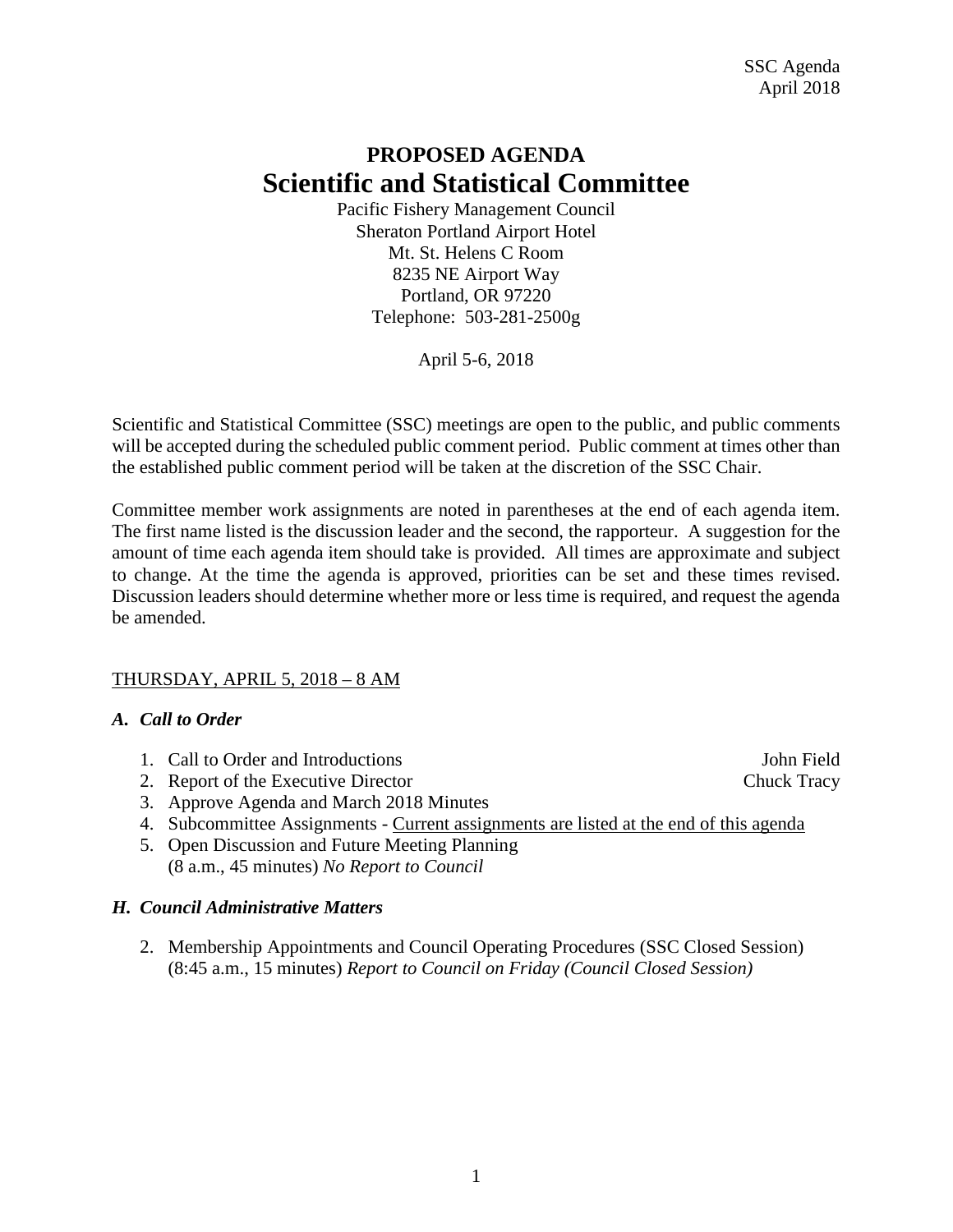#### *C. Coastal Pelagic Species Management*

2. 2018 Exempted Fishing Permits, Final Approval Mike Okoniewski and Diane Pleschner-Steele (9 a.m., 45 minutes; **Brown, Key**) *Report to Council on Friday*

#### BREAK (9:45-10 a.m.)

3. Acoustic Trawl Survey Methodology Review - Final Approval André Punt (10 a.m., 1. 5 hours; **Punt, Hamel**) *Report to Council on Saturday*

#### LUNCH (11:30 a.m.-1 p.m.)

- 4. Process for Review of Reference Points for Monitored Stocks (1 p.m., 2 hours; **Satterthwaite, Punt**) *Report to Council on Saturday*
- 5. Pacific Sardine Assessment, Harvest Specifications, and Management Measures – Final Action Kevin Hill (3 p.m., 1 hour; **Byrne, Berger**) *Report to Council on Sunday*

## PUBLIC COMMENT PERIOD

4 p.m. (or immediately following Agenda Item C.5) Public comments, including comments on issues not on the agenda, are accepted at this time.

#### *A. SSC Administrative Matters, Continued*

6. Review Statements (Following public comment period)

#### FRIDAY, APRIL 6, 2018 – 8 AM

#### *A. SSC Administrative Matters, continued*

7. Review Statements (8 a.m., 1 hour)

#### *F. Groundfish Management*

3. Essential Fish Habitat (EFH) and Rockfish Conservation Area (RCA) Amendment 28 - Final Action – Part 1 Green Hanshew (9 a.m., 3 hours; **Budrick, Sampson**) *Report to Council on Sunday*

LUNCH (12-1:30 p.m.)